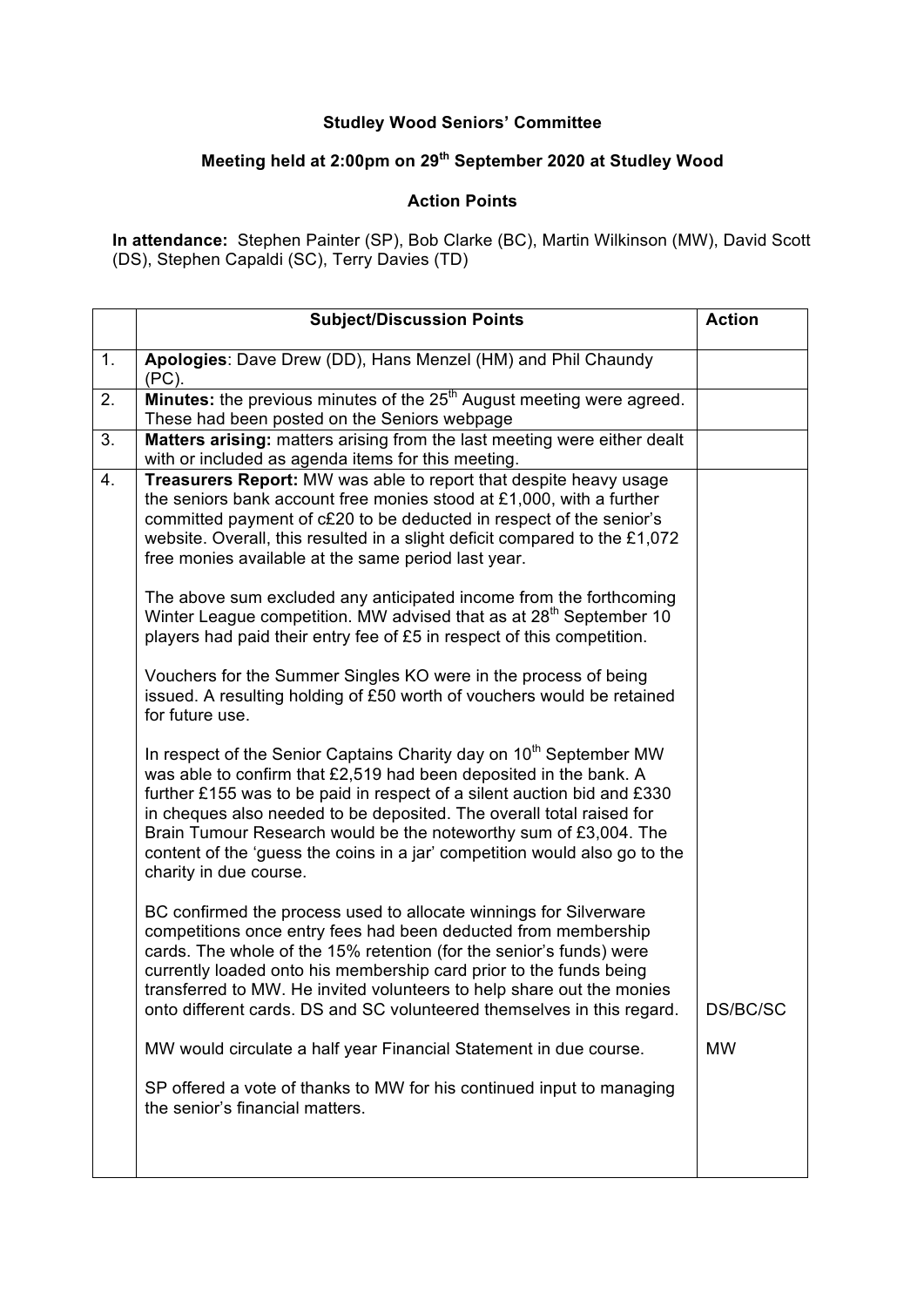| 5. | <b>Competitions</b>                                                                                                                                                                                                                                                                                                                                                                                                                                                                                                                                                                    |           |
|----|----------------------------------------------------------------------------------------------------------------------------------------------------------------------------------------------------------------------------------------------------------------------------------------------------------------------------------------------------------------------------------------------------------------------------------------------------------------------------------------------------------------------------------------------------------------------------------------|-----------|
|    | <b>1. Sign in and score entry:</b> TD reported that for the $24th$ September<br>qualifying Stableford only 12 players had signed in on the evening<br>prior to the event. It was clarified that it was the players<br>responsibility to sign in for qualifying events, prior to playing. This<br>being no different to what was required of them prior to the<br>pandemic. Sign in could be achieved via HDID, ClubV1 app or the<br>touch screen which was now operational in the clubhouse or by<br>asking the individual on the registration desk to do so on their<br>behalf.       |           |
|    | Whilst all 40 remaining players for the 24 <sup>th</sup> had been signed in by<br>TD, using information on BRS, it was recognised that simply being<br>on BRS did not guarantee players turning up on the day. In those<br>circumstances a signed in player not actually showing up to play in<br>a qualifying event would potentially have a Nil Return and see an<br>increase in handicap.                                                                                                                                                                                           |           |
|    | It was noted that the clubhouse was closed on the 24 <sup>th</sup> September<br>when the first few groups had started their rounds (prior to 7:30) and<br>this may have hampered some from signing in.                                                                                                                                                                                                                                                                                                                                                                                 |           |
|    | In direct contrast however, TD was pleased to confirm that the<br>majority of the 52 players on the day had entered their own scores<br>after the event. This was a significantly positive move.                                                                                                                                                                                                                                                                                                                                                                                       |           |
|    | BC was able to advise that lack of signing in was also an issue for<br>the Men's section and they were taking a tougher stance on this<br>issue. However, he confirmed that the CONGU rules did not provide<br>for the disqualification of players simply because they did not sign<br>in.                                                                                                                                                                                                                                                                                             |           |
|    | SP would continue to take the opportunity in any communications to<br>remind and encourage players to sign in and enter scores.                                                                                                                                                                                                                                                                                                                                                                                                                                                        | <b>SP</b> |
|    | 2. To qualify or not qualify: discussion arose on the merits or not of<br>having non-qualifying singles competitions and what potentially<br>motivated individuals to not partake in qualifiers. Over the last few<br>years, the various seniors' committees had pushed for increases to<br>the number of seniors qualifying competitions which had<br>progressively risen to around 24 a year. It was viewed that into the<br>immediate future, under the World Handicap System, players will be<br>further encouraged to play qualifiers in order to retain their handicap<br>index. |           |
|    | In conclusion, it was agreed that the committee change all non-<br>qualifying singles competitions planned for October and November<br>to qualifying competitions i.e. converting the following to qualifying<br>events:                                                                                                                                                                                                                                                                                                                                                               |           |
|    | 20 <sup>th</sup> October Stableford<br>27 <sup>th</sup> October Stableford<br>19 <sup>th</sup> November Stableford and<br>26 <sup>th</sup> November Stableford                                                                                                                                                                                                                                                                                                                                                                                                                         |           |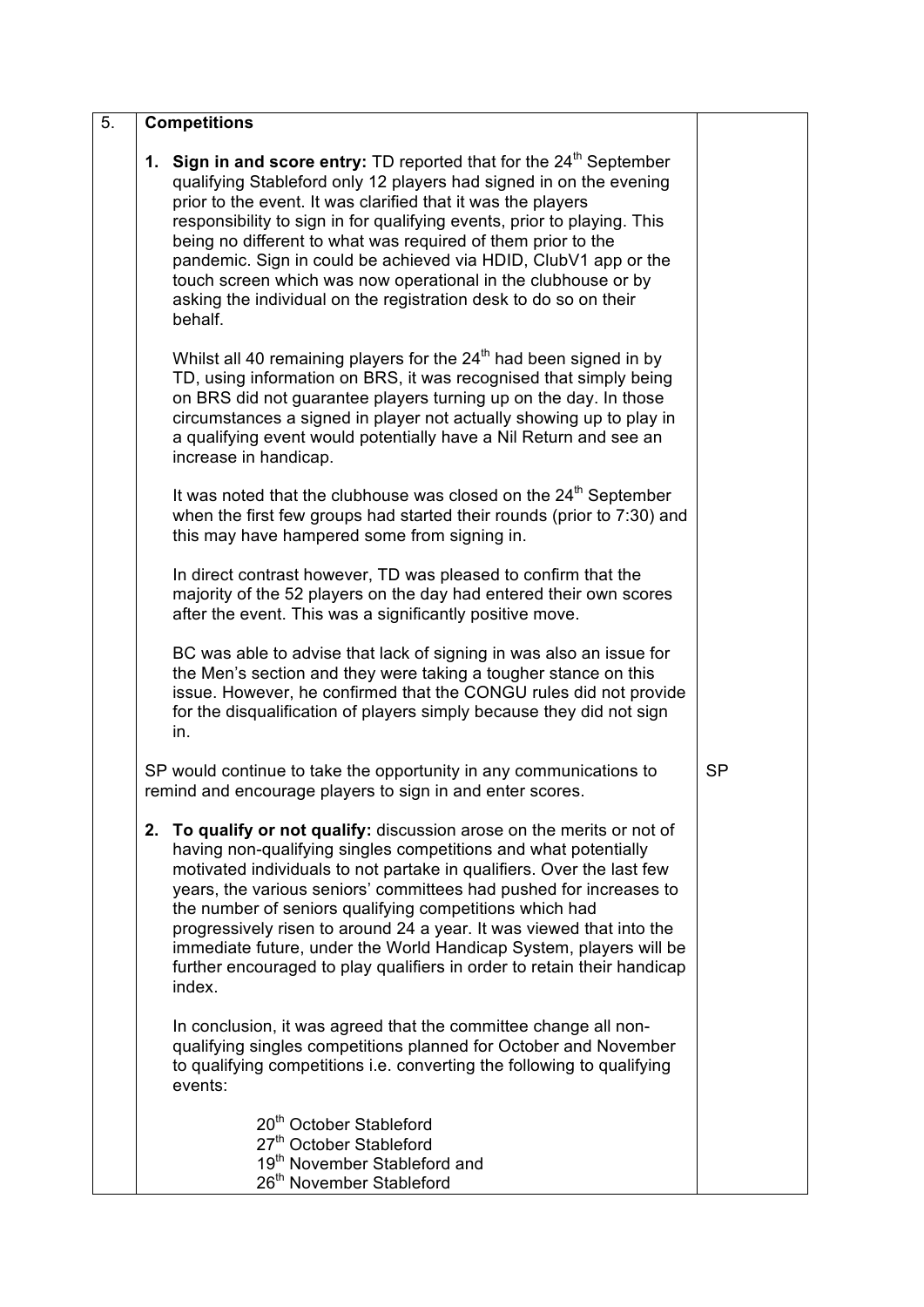|    | BC was concerned that over the coming months we may bump into an<br>issue with the Silver course being classed as too short for handicap<br>purposes and hence having to revert to non-qualifier status on the day.<br>He was able to confirm that the three courses at Studley had been<br>assessed for the purposes of the World Handicap System, which would<br>deliver a men's Slope Rating and Course Rating for the Bronze course.<br>From December we could make use of the Bronze course for roll ups. |                                                                                                                                                                                                           |                                                       |           |
|----|----------------------------------------------------------------------------------------------------------------------------------------------------------------------------------------------------------------------------------------------------------------------------------------------------------------------------------------------------------------------------------------------------------------------------------------------------------------------------------------------------------------|-----------------------------------------------------------------------------------------------------------------------------------------------------------------------------------------------------------|-------------------------------------------------------|-----------|
|    | SP will take the opportunity to discuss and clarify the situation with the<br>head greenkeeper in terms of what the winter temporary green policy<br>will be.                                                                                                                                                                                                                                                                                                                                                  |                                                                                                                                                                                                           |                                                       | <b>SP</b> |
|    | Playing programme: the playing programmes for October and<br>3.<br>November were agreed as follows and will be published shortly.                                                                                                                                                                                                                                                                                                                                                                              |                                                                                                                                                                                                           |                                                       | <b>SP</b> |
|    |                                                                                                                                                                                                                                                                                                                                                                                                                                                                                                                | <b>October</b>                                                                                                                                                                                            |                                                       |           |
|    | 1<br>6<br>8<br>13<br>15<br>20<br>21<br>22<br>27<br>29                                                                                                                                                                                                                                                                                                                                                                                                                                                          | Quarterly Challenge 3 (M)<br>Winter League RD 1<br>Alliance<br>Euro Pro Course Closed<br>Euro Pro Course Closed<br>Stableford<br><b>Ladies vs Seniors</b><br>*Waltz<br>Stableford<br>Seniors Memorial (M) | Q<br>Q<br><b>NQ</b><br>Q<br><b>NQ</b><br>Q<br>Q       |           |
|    | <b>November</b>                                                                                                                                                                                                                                                                                                                                                                                                                                                                                                |                                                                                                                                                                                                           |                                                       |           |
|    | 3<br>5<br>10<br>12<br>17<br>19<br>24<br>26                                                                                                                                                                                                                                                                                                                                                                                                                                                                     | Stableford<br>Winter League RD 2<br>Club Poppy Medal<br><b>Bogey Singles</b><br>Waltz $-$ off G/S/B tees<br>Stableford<br><b>Bonus Ball</b><br>Stableford                                                 | Q<br>Q<br>Q<br><b>NQ</b><br>NQ<br>Q<br><b>NQ</b><br>Q |           |
|    |                                                                                                                                                                                                                                                                                                                                                                                                                                                                                                                | * changed from Bogey Singles                                                                                                                                                                              |                                                       |           |
|    | Given the high demand for tee times, the club had recently provided the<br>facility for roll ups to start half an hour earlier at 7:30am. This enabled a<br>maximum of 16 tee times to 10:00 am i.e. 64 players for each roll up.<br>MW suggested that the winter start times would need to be addressed<br>given the AGM decision to have a winter first tee time of 8.45. The<br>earliest mid-winter tee times are likely to be 8:10am in the current<br>circumstances.                                      |                                                                                                                                                                                                           |                                                       |           |
| 6. |                                                                                                                                                                                                                                                                                                                                                                                                                                                                                                                | Slow play: TD advised that for the Jeremy Potter trophy he had been<br>frustrated at the fact that the round had taken 4 hour and 40-minutes.                                                             |                                                       |           |
|    |                                                                                                                                                                                                                                                                                                                                                                                                                                                                                                                | MW recognised this having played in the competition and advised that                                                                                                                                      |                                                       |           |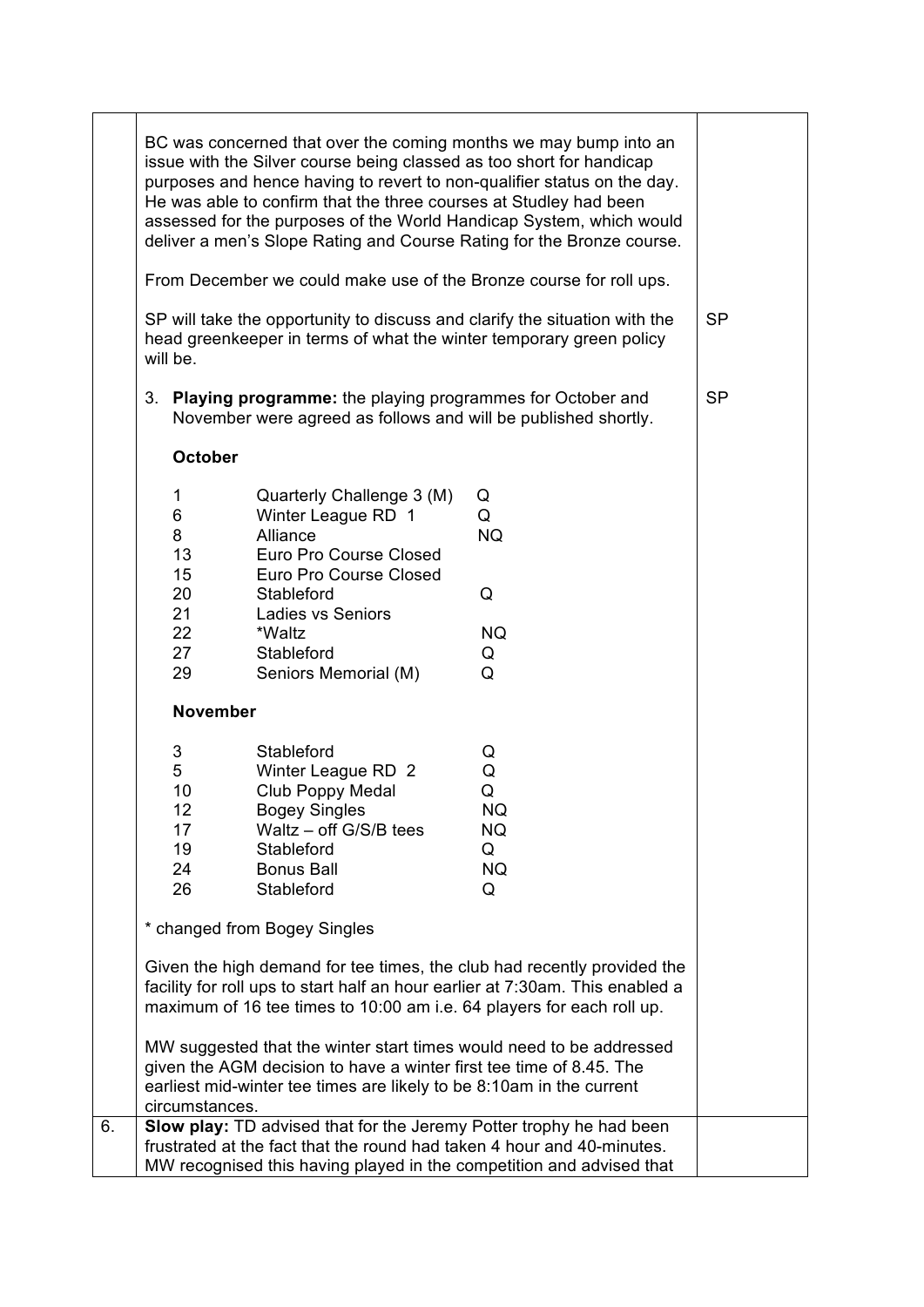|    | even at the weekends now it was getting difficult to complete rounds in<br>under 4 hours and 5 minutes. The emphasis currently was on<br>maximising 4 balls on the course, whereas pre-Covid the emphasis was<br>on 3 balls. This could explain some of the slower play. DS questioned<br>whether the 10-minute start times were impacting the overall length of<br>time taken.                                                                                                                                                                                                                                                                                                                                                                                                                                                               |           |
|----|-----------------------------------------------------------------------------------------------------------------------------------------------------------------------------------------------------------------------------------------------------------------------------------------------------------------------------------------------------------------------------------------------------------------------------------------------------------------------------------------------------------------------------------------------------------------------------------------------------------------------------------------------------------------------------------------------------------------------------------------------------------------------------------------------------------------------------------------------|-----------|
|    | DS further reminded the committee of the commitment they had made<br>to set an example, namely that:                                                                                                                                                                                                                                                                                                                                                                                                                                                                                                                                                                                                                                                                                                                                          |           |
|    | members of the committee should not play in the same<br>٠<br>group and                                                                                                                                                                                                                                                                                                                                                                                                                                                                                                                                                                                                                                                                                                                                                                        |           |
|    | if the group they were playing in fell a hole behind the group<br>in front, they would advise the group that they were to let the<br>group behind through (assuming the group behind were<br>clearly being held up)                                                                                                                                                                                                                                                                                                                                                                                                                                                                                                                                                                                                                           |           |
|    | The pace of play was seen to be hindered when:                                                                                                                                                                                                                                                                                                                                                                                                                                                                                                                                                                                                                                                                                                                                                                                                |           |
|    | Players filled cards in on the green, rather than on the next tee<br>Trolleys/bags were not left at the exit point for the next tee<br>In stableford events players insisting on playing out even if they<br>can't score                                                                                                                                                                                                                                                                                                                                                                                                                                                                                                                                                                                                                      |           |
|    | Players not ready to play their next shot<br>Ready golf not being practised                                                                                                                                                                                                                                                                                                                                                                                                                                                                                                                                                                                                                                                                                                                                                                   |           |
|    | SP would remind all of the top ten tips included on the senior's website<br>for avoiding slow play.                                                                                                                                                                                                                                                                                                                                                                                                                                                                                                                                                                                                                                                                                                                                           | <b>SP</b> |
| 7. | Trophies: DS had accessed the Quarterly Challenge Trophy and found<br>that two of the name strips were missing. One strip had already been<br>ordered by the club and was to be stuck back on following return. DS<br>would in October ask the various winners of senior's silverware trophies<br>to return them for engraving.                                                                                                                                                                                                                                                                                                                                                                                                                                                                                                               |           |
|    | SP confirmed that he intended to present some of the silverware<br>winners with their trophies imminently.                                                                                                                                                                                                                                                                                                                                                                                                                                                                                                                                                                                                                                                                                                                                    | <b>SP</b> |
|    | It was agreed that future Quarterly Challenge winners would not have<br>their names added to the trophy.                                                                                                                                                                                                                                                                                                                                                                                                                                                                                                                                                                                                                                                                                                                                      |           |
| 8. | Senior Club Championship 2021: SC outlined the content of a paper<br>he had circulated which sought to provide a future solution to the<br>anomalous situation that had arisen at this year's Senior Club<br>Championship in respect of the over 70's prize. The best gross score<br>prize for the over 70's had been introduced to offer an incentive to older<br>members to play, and this year had been won by BC, who on the day<br>was awarded the trophy. However, BC's score was also the third best<br>gross score in the overall competition and the following day the club<br>conferred on him that placing and associated prize monies. This had<br>therefore resulted in Russel Matthews, who had the next best over 70's<br>gross score, missing out on the over 70's trophy although he was<br>awarded the prize monies for it. |           |
|    | Of the four options considered, the overall view of the committee was                                                                                                                                                                                                                                                                                                                                                                                                                                                                                                                                                                                                                                                                                                                                                                         |           |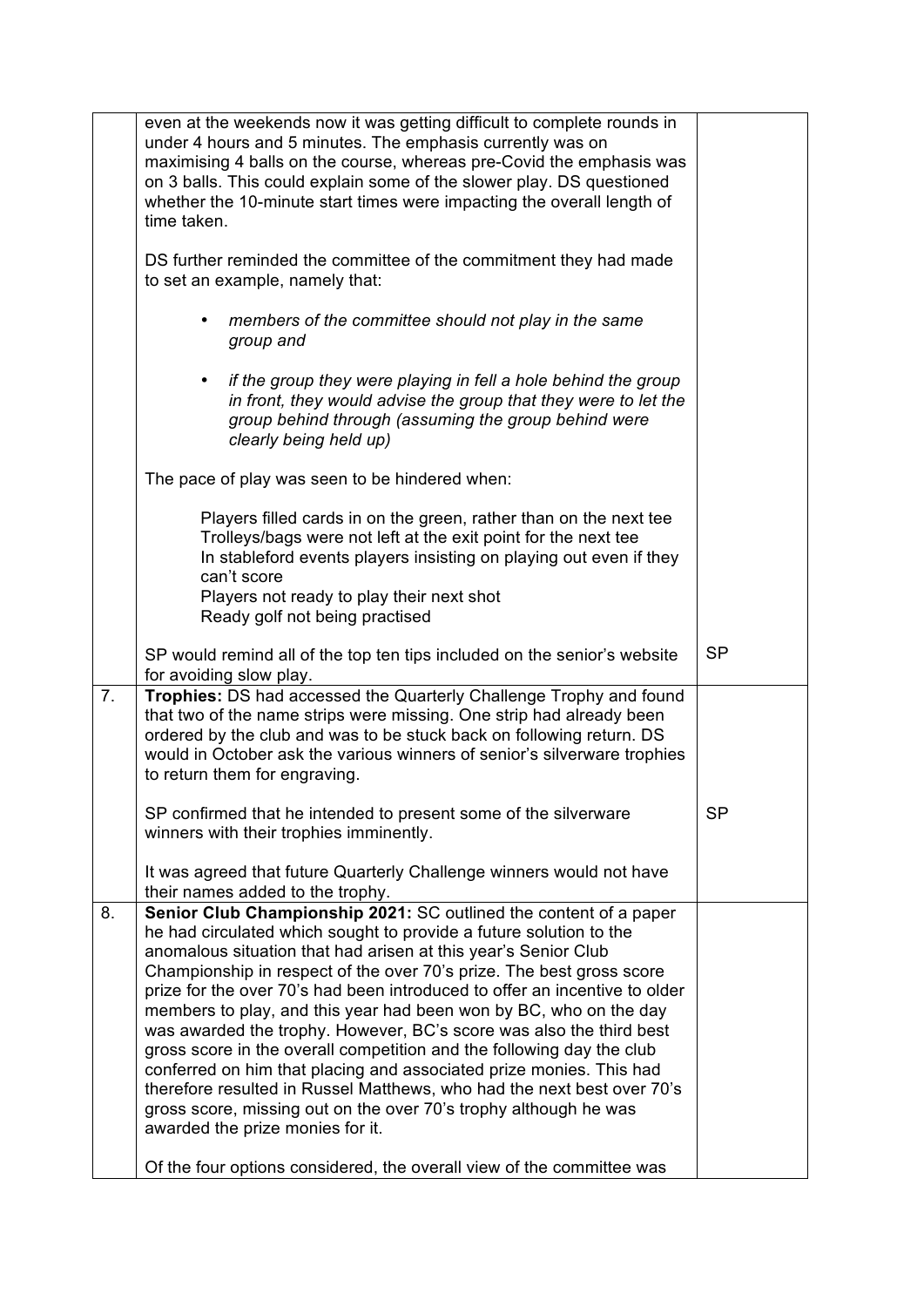|    | that option 4 be adopted - leading to the introduction of an over 70's net<br>prize in place of the over 70's gross prize. It was felt that a greater pool<br>of potential winners would be captured through this move and with a<br>rewriting of the rules, greater clarity would be gained for the future with<br>respect to Trophy and prize monies allocation.                                                                                               |           |
|----|------------------------------------------------------------------------------------------------------------------------------------------------------------------------------------------------------------------------------------------------------------------------------------------------------------------------------------------------------------------------------------------------------------------------------------------------------------------|-----------|
|    | It was agreed that in the future the rules should be changed so that<br>there was no limit to the number of trophies a player could win at this<br>championship, but only one financial prize could be won. The financial<br>prize applicable in the event of a multiple trophy winner, would be that<br>associated with the highest ranked competition, which were deemed to<br>be:                                                                             |           |
|    | a. Overall Gross<br>b. Overall Net and<br>c. Over 70's Net                                                                                                                                                                                                                                                                                                                                                                                                       |           |
|    | Given that this is a Club competition not a Seniors competition, any<br>such proposal would now need the approval of the Men's Committee<br>and the Seniors AGM. SC would draft up the associated rules in<br>readiness for being considered by the appropriate<br>committees/meetings.                                                                                                                                                                          | <b>SC</b> |
| 9. | <b>AOB</b>                                                                                                                                                                                                                                                                                                                                                                                                                                                       |           |
|    | 1. New Handicap System: BC was preparing another newsletter<br>regarding the new handicap system that would shortly be circulated.<br>He confirmed that the slope indices had been measured for the<br>three Studley courses and they were awaiting the outcome.                                                                                                                                                                                                 | <b>BC</b> |
|    | The new system would be operational from 2 <sup>nd</sup> November 2020.<br>From 5 <sup>th</sup> October 2020 the old and new handicap systems would be<br>run in parallel by England Golf, and that by the end of October<br>players would be able to access the data held by England Golf<br>regarding both their handicap and handicap index.                                                                                                                  |           |
|    | To clarify how the new system operated BC outlined that the club<br>would display a chart (handicap calculation conversion table) either<br>in the club house and/or the starters hut, which would confirm the<br>Slope Rating and Course Rating for the specific course to be played<br>and thus enable players to determine the number of strokes they<br>would receive. The Handicap Index is to be portable from course to<br>course and country to country. |           |
|    | 2. Winter League: whilst players had been asked to pay their entry<br>fee prior to the first round, on 6 <sup>th</sup> October, DS sought clarity<br>regarding the situation pertaining if an individual had not paid their<br>entry fee by that date - namely would they be allowed to participate<br>in the first round or any subsequent rounds?                                                                                                              |           |
|    | MW explained that the current rules allowed for an individual to<br>participate in the first round even if they had not paid their entry fee.<br>However, if they had subsequently not paid their entry fee by the<br>day prior to the second round, in this case the $4th$ November, their<br>first-round score would be voided. Once they had paid their entry                                                                                                 |           |